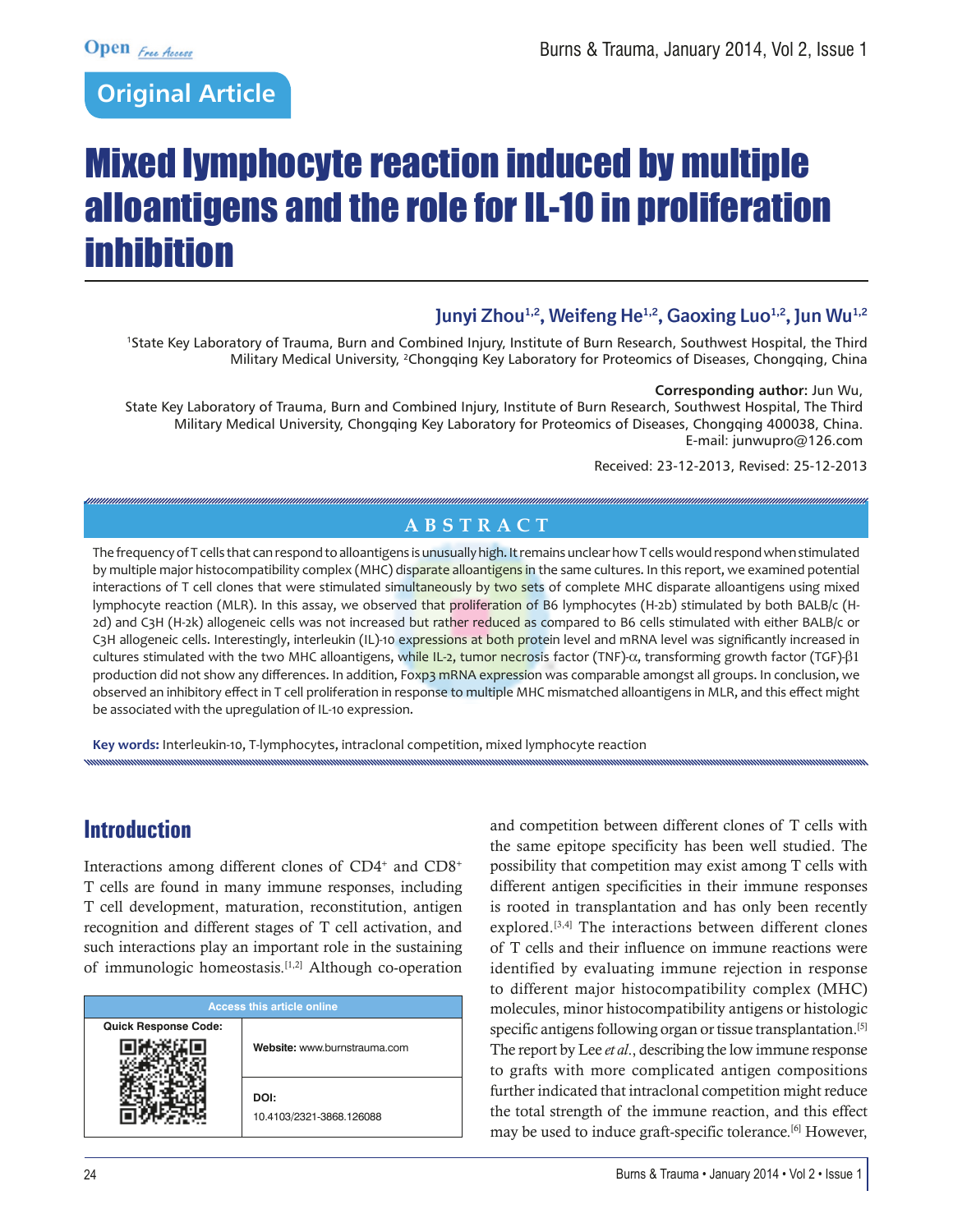the direct evidence for intraclonal competition between T cells of different antigen specificities remains limited, and the mechanism has not been fully elucidated.

The mixed lymphocyte reaction (MLR) is a traditional tool in the area of cellular immunology. With the understanding of how the recognition of the MHC-antigen complex by the T-cell receptor (TCR) occurs, it became clear that the basis of T-cell alloreactivity in MLR was essentially similar to the recognition of the nominal peptide epitopes presented by self-MHC molecules.<sup>[7]</sup> Thus, the MLR provides a simple and efficient *in vitro* model for the study of T-cell activation and proliferation.

In this study, we investigated the proliferation of T cells upon stimulation with two different alloantigens (MHC H-2d and H-2k) in the MLR model. In this setting, we assessed competition between two populations of T cells reactive to two sets of different allogeneic antigens. The lymphocytes stimulated with two different allogeneic antigens showed decreased proliferation compared to the groups triggered by a single antigen, which suggested a possibility that competition between the two populations of lymphocytes could inhibit the proliferation of both populations. The mRNA expression levels and the secretion of interleukin (IL)-10 were significantly increased in the lymphocytes that were exposed to both of the MHC antigens, thereby indicating that the upregulation of IL-10 might play a role in this competitive suppression effect.

## **Materials and methods**

#### **Animals**

Eight- to ten-week-old inbred BALB/c (H-2d), C57B/L (H-2b) and C3H (H-2k) mice were purchased from the Chinese Academy of Sciences, Shanghai Laboratory Animal Center. The mice were then bred in a specific pathogen-free unit.

#### **Mixed lymphocyte reaction**

Spleen lymphocytes were harvested from C57BL/6 mice and were used as responder cells. The spleen lymphocytes from either BALB/c mice or C3H mice were pretreated with mitomycin C (MMC, 25 μg/mL, Hyowa Hakko Kogyo BioCo., Tokyo, JP) and were used as stimulator cells. The MLR was performed by seeding  $1 \times 10^5$ responder cells into the wells of a round-profile 96-well plate, and  $1 \times 10^5$  MMC-treated allogeneic cells from BALB/c mice, C3H mice or 1:1 mixed allogeneic cells from both BALB/c and C3H mice were added to each well in a final volume of 200 μl of lymphocyte medium. Every group set three repetitions.

Lymphocyte proliferation was assessed using a CCK-8 cell counting kit (DOJINDO, JP).<sup>[8]</sup> A CCK-8 solution was added to each well of the MLR, and was incubated for 4 h before measuring the OD values in a microplate reader at 450 nm. The stimulation index (S.I.) was calculated as follows: S.I.= OD of responder cells in wells with stimulator cells added/OD of the same responders in wells containing responder cells only.

#### **Cytokine secretion assays**

The secretion of IL-2 and IL-10, tumor necrosis factor (ΤΝF)-α and transforming growth factor (ΤGF)-β1 was measured by ELISA.[9] The culture medium supernatant was collected after 72 h of MLR culture. Aliquots of 20 μl of supernatant from all the groups were added to ELISA microplates (R&D Systems, MN). Each group was assayed in triplicate. The absorbance OD was measured at 405 nm with a microplate reader (Bio-Rad, CA).

#### **Expression of IL-10 and Foxp3 mRNA**

After the MLR had proceeded for 72 h, the co-cultured spleen mononuclear cells were collected, and total RNA was prepared with an RNA extraction kit (Qiagen Co., Shanghai). The following PCR primers were used to amplify IL-10 mRNA: F, 5′-tac agc cgg gaa gac aat aac t-3′ and R, 5′-aca ccc agg aaa gac agc a-3′. The following primers were used to amplify Foxp3: F, 5'-aca ccc agg aaa gac agc a-3' and R, 5′-aca ccc agg aaa gac agc a-3′. The relative quantity was analyzed by real-time PCR (ABI, JP).

#### **Statistical analysis**

All data are presented as means ±S.E. The statistical analysis of measurement data was performed by one way ANOVA with Statistical Package for the Social Sciences software (SPSS v13.0). Differences with *P* < 0.05 were considered significant.

## **Results**

#### **Proliferation inhibition of T cells stimulated by two sets of alloantigens**

In the MLR reaction, spleen lymphocytes from C57/BL mice showed a strong proliferative response when stimulated with lymphocytes from both BALB/c and C3H mice. When the two types of stimulating cells were mixed at a 1:1 ratio and were then added to the responder cells, the expansion of C57/BL lymphocytes was not enhanced. Rather, the proliferation index of the group was slightly decreased (*vs*. C3H alone and BALB/c alone, *P* = 0.047 and 0.139,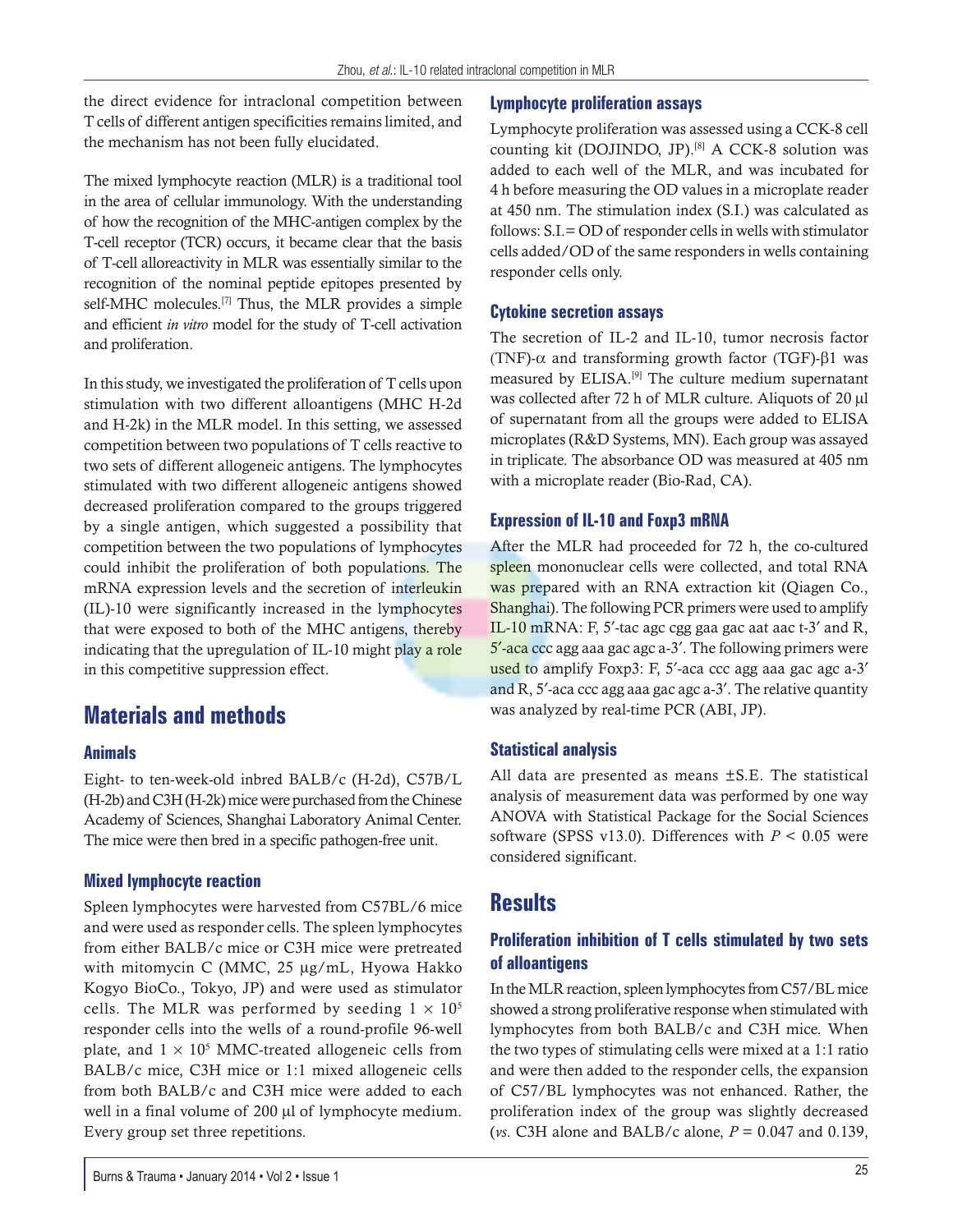respectively), indicating that a 1:1 mixture of the stimulating cells had a suppressive effect [Figure 1].

#### **Increased IL-10 secretion by T cells stimulated by two sets of alloantigens**

Cytokine secretion was determined by enzyme-linked immune (ELISA) after 72 h of MLR. The secretion of IL-10 was significantly increased in lymphocytes that were activated by both types of allogeneic stimulating cells when compared to any single MHC antigen-stimulated group (*P* < 0.001) or the resting controls. However, no differences were observed in the concentrations of the immune active cytokines IL-2 and TNF- $\alpha$  or in the level of the immune suppressive cytokine TGF-β1 in the culture medium supernatant [Figure 2].

#### **Upregulation of IL-10 gene expression**

The upregulation of IL-10 was observed in all groups as a negative feedback of the proliferation reaction. Furthermore, the expression of IL-10 mRNA was also increased in the two allogeneic MHC-stimulated groups compared to the single stimulator groups ( $P < 0.001$ ). However, the expression Foxp3, a marker of regulatory T cells (Treg), showed no difference among the groups [Figure 3b].

## **Discussion**

Competition among T cell clones was first observed while studying access to antigen bearing antigen presenting cells (APCs). TCRs with higher affinity had an activation



**Figure 1:** Proliferation response of the lymphocytes isolated from C57BL/6 mice to different stimulators. The data are expressed as stimulus index (S.I.). In contrast to the single type allogeneic cell stimulated groups, the lymphocytes which encountered with two types of allogeneic cells exhibited a mild reaction to the stimulators (*P* = 0.047 *vs*. stimulators from C3H alone, and 0.139 *vs*. stimulators from BALB/c alone).

advantage, and affinity competition was further observed during the development and maturation of lymphocytes. [9,10] While mounting evidence suggests that in addition to competition between T-cell clones for the same epitope, T cells with distinct antigen specificity may compete with each other when encountering different antigens at the same time. In a transplantation immune reaction, the response to one mH antigen may dominate the response to others. [11] Lee *et al*., reported that the rejection of a composited tissue allograft was lower than the rejection of grafts of any tissue component alone.<sup>[6]</sup> These phenomena suggest that competition between lymphocytes with different antigen specificities may reduce the total strength of the immune reaction, thus raising the possibility of a new approach for tolerance induction following transplantation.

MLR is a traditional *in vitro* model to assess antigen recognition and the activation and proliferation of T lymphocytes. Thus, examining the kinetic parameters of a MLR may provide evidence of the mechanisms responsible for T-cell activation *in vivo*. The affinity competition of T cells has been successfully exhibited in MLR,



reaction (MLR). (a, b and d) No difference was detected in the concentration of IL-2, TNF-α and TGF-β1 among all wells of lymphocytes, which were activated by either one or two types of allogeneic stimulators.(c) Lymphocytes activated by both types of MHC antigen showed significantly higher level of IL-10 secretion than that of the lymphocytes stimulated any one of the MHC antigen.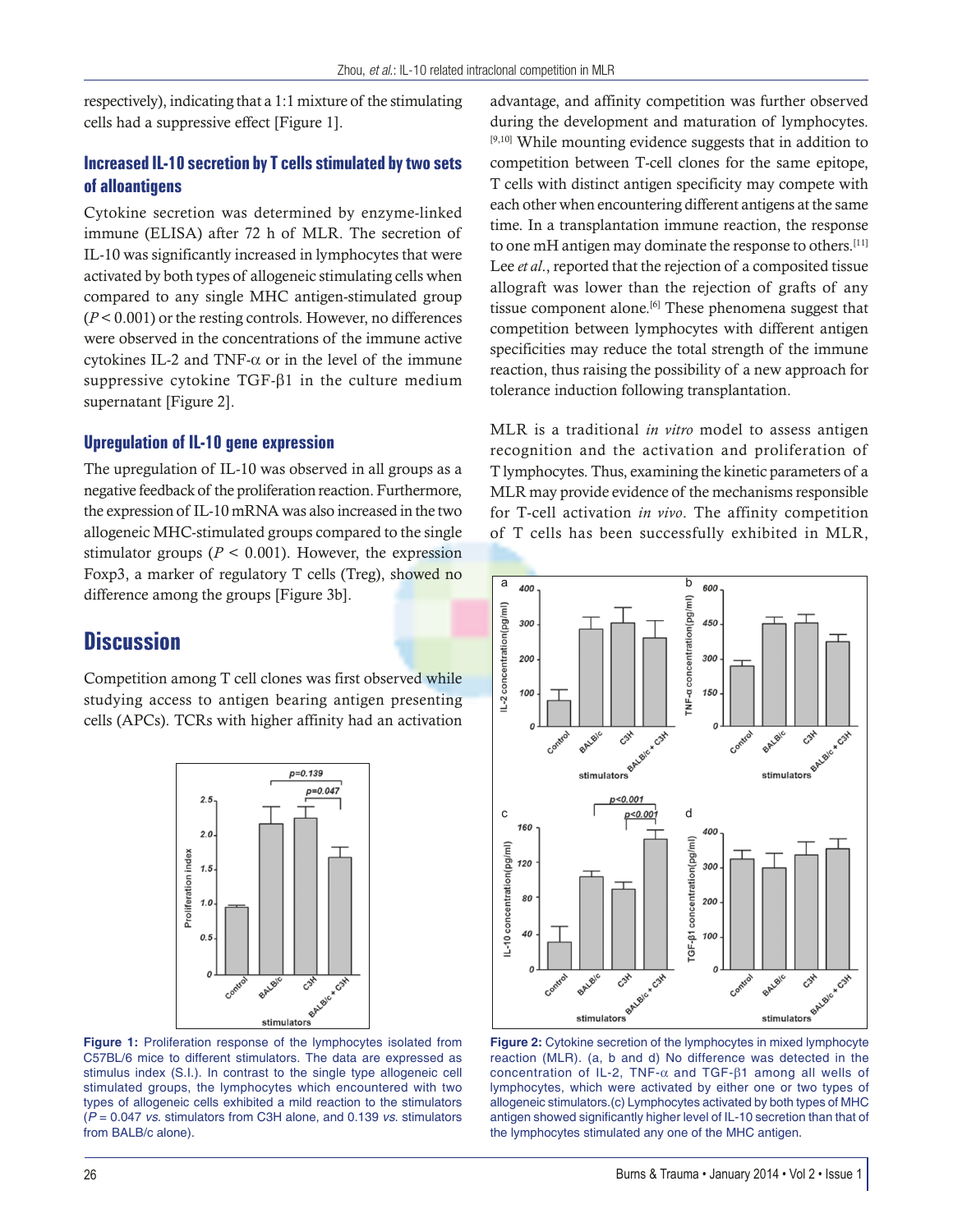

**Figure 3:** Expression of IL-10 and Foxp3 mRNA in spleen mononuclear cells in MLR. (a) Co-instantaneous stimulation with both types of allogeneic cells induced a significantly increased IL-10 expression when compared to single type allogeneic stimulators (*P* < 0.001). (b) No difference was detected in the expression of Foxp3 mRNA among all reaction groups or resting control.

confirming it as a viable model for the study of intraclonal interactions.[12] Therefore, splenocytes with two different MHC phenotypes were used in the MLR as stimulators to observe the competition between the two groups of T lymphocytes that were reactive to these two antigens.

A repertoire of 0.5% to 2.0% cell clones in the T cell repertoire could be stimulated to enter proliferation by the MHC disparate stimulators in MLR.[13] Therefore, if these cells were stimulated with splenocytes possessing two different MHC phenotypes, more T-cell clones should be activated. However, in our model, the proliferation reaction was not enhanced in this situation. In contrast, the proliferation of these T lymphocytes was slightly reduced. Thus, we speculated that intraclonal competition between the two populations of T cells might be occurring in the reaction.

Although the interaction between T cells with same epitope specificity has been finely elucidated and is closely related to TCR affinity competition and the activation of affinity-dependent IL-2 signaling, the mechanism of intraclonal competition between T cells with different antigen specificities remains unclear.[14] Co-stimulating signal expression, cytokine response and the induction of regulatory T cells might be involved in these polyclonal interactions.[15]

IL-2 is one of the early cytokines in immune activation, and therefore is a sensitive measure of T-cell proliferation and differentiation.<sup>[16]</sup> Competition for IL-2 is involved in the intraclonal competition between CD4+ T cells with same antigen specificity.[17,18] However, Taams *et al*., reported that the suppressive effect of polyclonal T cell responses was not due to passive IL-2 consumption or to T-cell cytolysis.<sup>[19]</sup> We also confirmed that the concentration of immune active cytokines such as IL-2 and TNF- $\alpha$  was equivalent among all MLR groups, thus the consumption of immune active cytokines is unlikely to be the mechanism of suppression in the clonal competition observed in this model.

In our experiments, the immune suppressive cytokine lL-10 was significantly upregulated at both protein level and mRNA level in the two antigen-stimulated group, suggesting a possibility that this proliferation inhibition in intraclonal competition is related to the upregulation of IL-10 in lymphocytes.

As a negative feedback regulation, activated Th cells secret large amounts of IL-10 to suppress the proliferation of T cells and to control the total strength of immune reaction.[20] In this model, although the exact ratio and phenotype of the Th cells that secreted IL-10 in the MLR was not clear, there may be more Th cells activated by the simultaneous presence of two different antigens that could mediate the suppression of the primary T-cell reaction.

Another subset of IL-10-expressing lymphocytes is the CD4+ Foxp3+ Tregs, a group of T lymphocytes with strong immune regulatory functions.<sup>[21]</sup> However, the IL-10 expression of Tregs is mediated by TGF-β1, and natural Tregs promote the development of IL-10 producing Tregs from naive T cells.[22] However, neither TGF-β1 secretion nor Foxp3 expression showed an increase in the lymphocytes stimulated with two antigens. Although the role of the Tregs in lymphocyte intraclonal competition remains controversial, the Foxp3+ Tregs did not appear to participate in proliferation inhibition in this model.[23]

In conclusion, intraclonal suppression of T-cell proliferation was observed in the MLR in response to two sets of MHC incompatible allogeneic antigens. And this intraclonal competition may be related to the induction of IL-10 secretion. However, the exact mechanism remains to be determined.

## **Acknowledgement**

This study was supported by a grant from the National Nature Science Foundation of China (NSFC81302548) to J Zhou.

## **References**

1. Mitchison NA. Specialization, tolerance, memory, competition, latency, and strife among T cells. Annu Rev Immunol 1992;10:1-12.